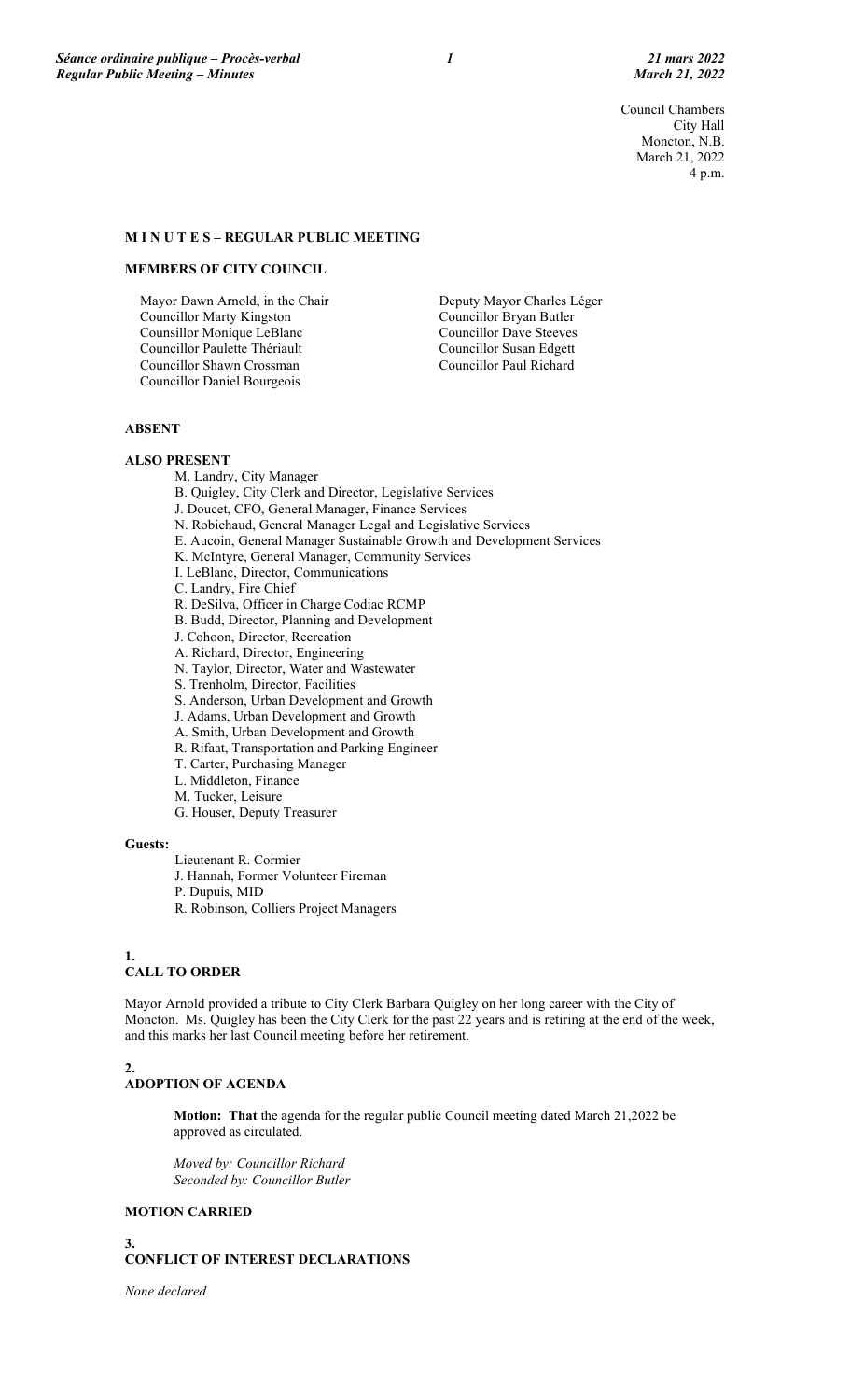# **4.**

# **ADOPTION OF MINUTES**

**Motion: That** the minutes for the regular public Council meeting dated February 22, 2022 be approved as circulated.

*Moved by: Deputy Mayor Léger Seconded by: Councillor Kingston*

## **MOTION CARRIED**

# **CONSENT AGENDA**

## **6.**

**5.** 

## **PUBLIC AND ADMINISTRATION PRESENTATIONS**

## **6.1 PUBLIC PRESENTATIONS**

5 minutes

6.1.1 **Presentation** – Moncton Basketball Association – Dr Tim Wallace, President, Moncton Basketball Association and Peter Graves, Treasurer, Moncton Basketball Association

Dr. Wallace and Mr. Graves advised Council that Moncton Basketball Association has just wrapped up its 40th year of providing basketball programs to the children and youth of our community. The Association wishes to acknowledge the City of Moncton and their partners who have supported the Association since 1981. This year will see over 900 volunteers to help run the program.

#### 6.1.2 **Presentation** – Volunteer Firefighter Jim Hannah

Lieutenant Robert Cormier provided an overview of volunteer Firefighter Jim Hannah's career with the Moncton Fire Department. Captain Hannah joined the Hook & Ladder in 1975 and reached the rank of Captain. He became the Chaplain of the Moncton Fire Department which he still held till 2021. Captain Hannah retired in November 2021. Captain Hannah responded to many emergencies and was instrumental to the acquisition of the Ronald McDonald House that educated many kids for numerous years. He served the citizens of Moncton for over 46 years and is the last volunteer Firefighter of the Moncton Fire Department.

# **Other Presentation**

2 minutes

## **6.2 ADMINISTRATION PRESENTATIONS**

15 minutes

- 6.2.1 **Update RCMP** –Superintendent Ron DeSilva, Officer in Charge (OIC) of the Codiac Regional RCMP
	- Traffic enforcement unit spree was held last March  $4 \& 5 166$  tickets were issued (speeding, cell phone, etc.)
	- Impaired driving prevention week is ongoing. So far, tickets were issued for 5 impaired drivers, one vehicle was found to have firearms and drugs, and one individual was operating without a license.
	- Issued a warrant on March 15, in conjunction with Miramichi PD, for drug and guns seizure at a local hotel here in Moncton.
	- Property crime has increased in the past few months.
	- Three individuals were arrested as a result of a hit and run involving a cyclist**.**

#### **7. PLANNING MATTERS**

7.1 **Introduction** – 172 Butler Street – Rezoning and Municipal Plan Amendment Mr. Budd advised Council that an application has been received from Ashford Investments Inc. to rezone PID 001718213 at 172 Butler Street from R3 (Multiple Unit Dwelling) to SC (Suburban Commercial).

> The rezoning will accommodate the development of additional parking to the rear of the existing Coast Tire and Auto Services commercial building located at 678 Mountain Road (PID 00722561). The property owners intend to consolidate the subject property with 678 Mountain Road.

> Rezoning the subject land from R3 to SC will require an amendment to the Municipal Plan to amend the designation from NH (Neighbourhood) to MUC (Mixed Use Centers and Corridors). The applicant is proposing to consolidate the subject lands at 172 Butler Street (PID 001718213) with the adjacent property at 678 Mountain Road (PID 00722561) to accommodate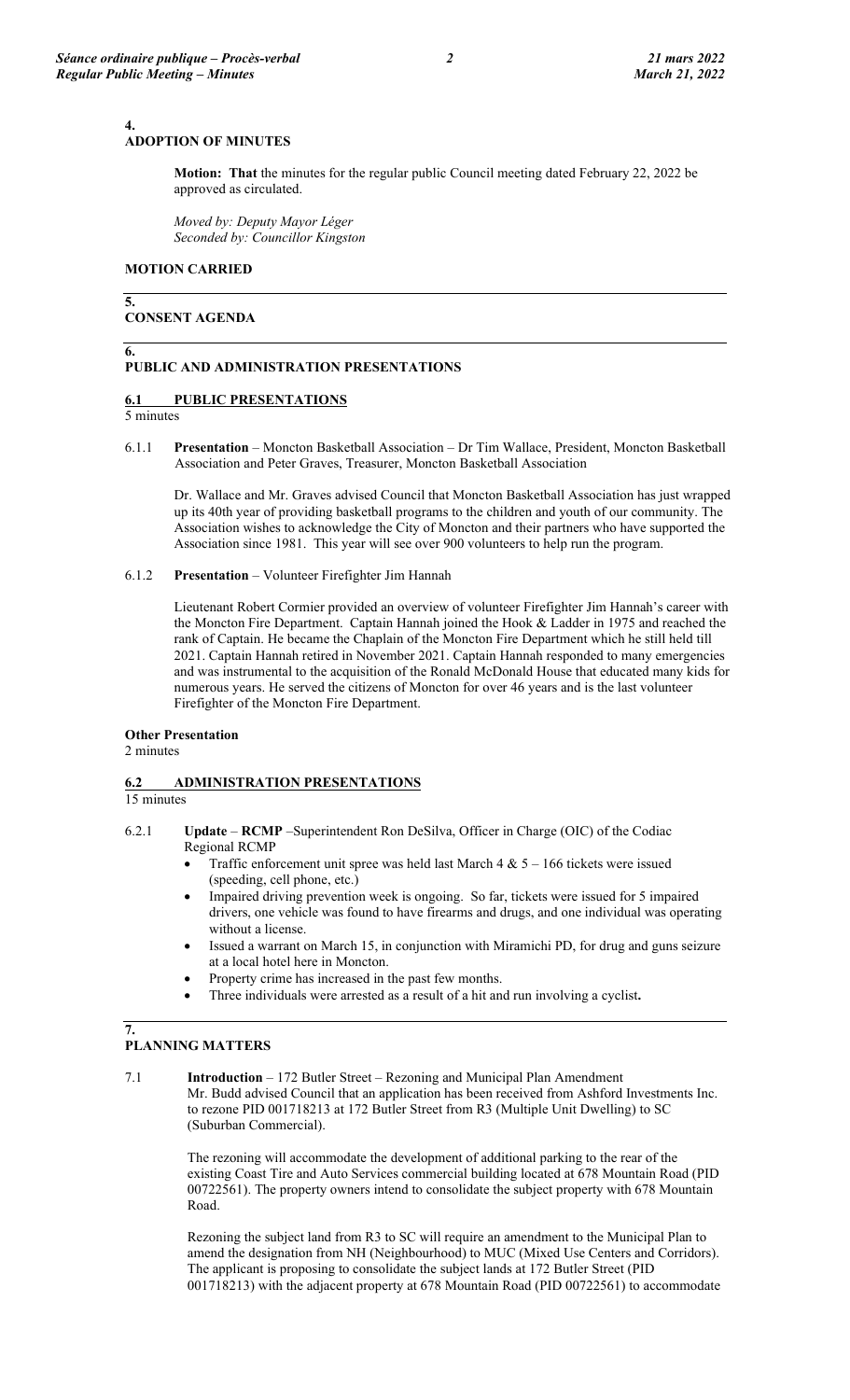the development of an additional parking lot at the rear of the existing Coast Tire and Auto Services commercial building (678 Mountain Road).

This application would result in the ability to remove an existing single-family dwelling at 172 Butler Street and be replaced by a surface parking lot. Mr. Budd indicated that the Planning Staff are not in support of this amendment.

Two new driveway accesses are being proposed – a two-way access from Brady Street and a one-way access off Butler Street. The existing Coast Tire and Auto Services is adjacent to three (3) street frontages with both Brady Street and Butler Street frontages open to allow for vehicle movement and parking and an additional access existing off Mountain Road to allow for entrance into existing loading bays.

The subject lot is currently zoned R3 (Multiple Unit Dwelling), therefore a rezoning application is required for 172 Butler Street to accommodate the lot consolidation and additional parking at the rear of Coast Tire and Auto Services (678 Mountain Road).

*Deputy Mayor Léger left the meeting*

**Motion: That** the amendment application for 172 Butler Street (PID 001718213) not be supported.

*Moved by: Councillor Butler Seconded by: Councillor LeBlanc*

## **MOTION CARRIED**

7.2 **Public Presentation** – MID Municipal Plan amendment for Urban Boundary and Land Use Designation change

## *Deputy Mayor Léger returned to the meeting*

Mr. Budd advised Council that the purpose of this report is to accommodate an application from Moncton Industrial Development (MID) for a new proposed industrial park on Shediac Road. The application pertains to Phase I of the proposed development and is to:

- Expand the Urban Boundary to include PIDs 70668983 & 70646716;
	- Amend the Future Land Use Designation on a portion of PIDs 00930735 and 70295597 from HC (Highway Commercial) to ID (Industrial); and to amend the Future Land Use Designation of PID 70668983 from NH (Neighbourhood) and RR (Rural) to ID (Industrial); and to amend the Future Land Use Designation on a portion of PID 70646716 from HC (Highway Commercial) and NH (Neighbourhood) and RR (Rural) to ID (Industrial); and
	- Rezone a portion of PIDs 00930735 and 70295597 from HC (Highway Commercial) to IP (Industrial Park); Rezone PID 70668983 from R2 (Two Unit Dwelling) and RR1 (Rural Residential Zone) to IP (Industrial Park); and to rezone a portion of PID 70646716 from HC (Highway Commercial) and R2 (Two Unit Dwelling Zone) and RR1 (Rural Residential) to IP (Industrial Park).

At the February 22, 2022 Council meeting, a resolution was passed setting a public presentation for March 21, 2022 in order to inform the public of the proposed Municipal Plan amendment Z-113.33 as it pertains to the rezoning of lands off Shediac Road to accommodate a new industrial park.

To implement the zoning change, the subject lands have to be redesignated in the Generalized Future Land Use Map to ID (Industrial).

The statutory notice for the public presentation was posted in the newspapers on March 9, 2022.

In addition to the public presentation date, the item will also be presented to the Planning Advisory Committee for their written views on April 27, 2022, and a public hearing is set for May 2, 2022.

**Motion: That** Moncton City Council proceed with the municipal plan and rezoning amendment process of By-Laws Z-113.33 & Z.222.2, and:

That Council give 1st reading to the Municipal Plan amendment By-Law Z-113.33 and Zoning By-Law amendment By-Law Z-222.2.

The rezoning, if approved, should be subject to the following conditions including but not limited to:

- 1. That the landowner shall enter into a subdivision agreement with the City;
- 2. That approval from the Department of Environment and Local Government be obtained prior to undertaking work in a watercourse or wetland buffer.

*Moved by: Councillor Thériault Seconded by: Councillor Crossman*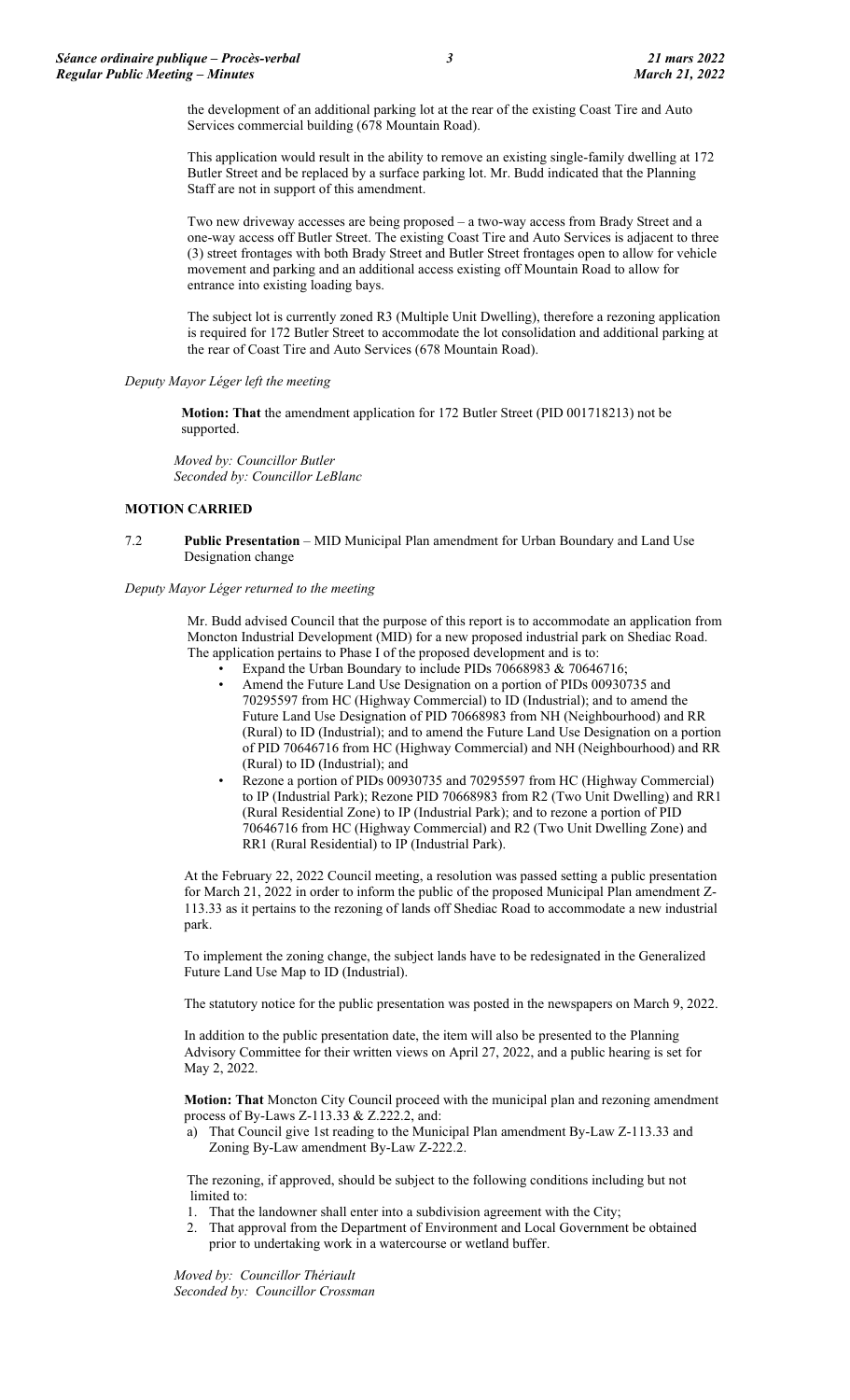Mr. Dupuis, MID and Mr. Budd answered several questions from Councillors. A request was made to provide more green space within the development. Mr. Dupuis indicated that some green space will be developed on the outskirts of the park, similar to Harrisville. Mr. Budd indicated that Babineau Blvd. will have a sidewalk and a multi-trail system. Green space could also include having trees built around the building. It was also suggested that green buildings be built within the park.

# **MOTION CARRIED**

7.3 **Affordable Housing** – Building Permit and Planning Fee Equivalent Grant Policies Council voted to support the recommendation to proceed with both policies, to be considered for final adoption / ratification at a subsequent regular meeting of Council. The resolution included consideration of making the policies retroactive.

At the January 24, 2022 Committee of the Whole meeting, comments were raised that the minimum unit requirement for each policy should be lower than four given that non-profit corporations, including the Rising Tides, plan on developing some two-unit developments as well.

Additional analysis was conducted to determine the financial implications for making both policies retroactive to July 1, 2020 (the date of effect of the first Affordable Housing Building Permit and Planning Fee Equivalent Grant Policy). To make both policies retroactive, the City could expect to pay upwards of approximately \$20,000 for building permit and planning fees dating back to July 1, 2020. After scoring criteria is applied, however, this amount would likely be 10-20% less. To make only the existing New Construction Policy retroactive, where new affordable units are put on stream, the City could expect to pay upwards of approximately \$6,000 for building permit and planning fees dating back to July 1, 2020 (amounts for Rising Tides approvals). After scoring criteria are applied, however, this amount could be slightly less.

Since the January 24, 2022 Committee of the Whole meeting, both policies have been revised.

**Motion: That** Moncton City Council:

- 1) Adopt the new 'Affordable Housing Building Permit and Planning Fee Equivalent Grant Policy – Repair and Renewal'; and
- 2) Adopt the 'Affordable Housing Building Permit and Planning Fee Equivalent Grant Policy,' with proposed changes, as the 'Affordable Housing – Building Permit and Planning Fee Equivalent Grant Policy – New Construction.'

*Moved by: Councillor Kingston Seconded by: Councillor Steeves*

# **MOTION CARRIED**

### **8. STATEMENTS BY MEMBERS OF COUNCIL**

*Councillor Crossman* – Spoke of his condition of Multiple Myeloma. He requested that Council and the City of Moncton recognize March 2022 – Multiple Myeloma month. Thanked all who have helped him through this disease.

*Councillor Bourgeois* – Spoke to the Social Inclusion Committee and his appointment to the committee. He reiterated the importance of this committee and the need for them to meet as soon as possible.

*Councillor Thériault* – Spoke of the courage taken by Councillor Crossman during his illness.

*Councillor Butler* – Also reiterated the courage of Councillor Crossman. He made mention of the continued odor being encountered in Ward 3 and asked that a solution be found as soon as possible. Mr. Landry, City Manager, responded that the City of Moncton has put together a working group with stakeholders. Currently looking at next steps and what solution can be found. Councillor Butler indicated that a solution must be found ASAP, especially with the warmer weather is coming.

## **REPORTS AND RECOMMENDATIONS FROM COMMITTEES AND PRIVATE MEETINGS/ RAPPORTS ET RECOMMANDATIONS DES COMITÉS ET RÉUNIONS À HUIS CLOS**

9.1 **Recommendation(s)** – Committee of the Whole – February 28, 2022

**Motion: That** Moncton City Council approve and direct Administration to properly decommission the Mapleton Well system and supply the subdivision water from the Turtle Creek system.

*Moved by: Councillor Kingston Seconded by: Councillor Edgett*

**<sup>9.</sup>**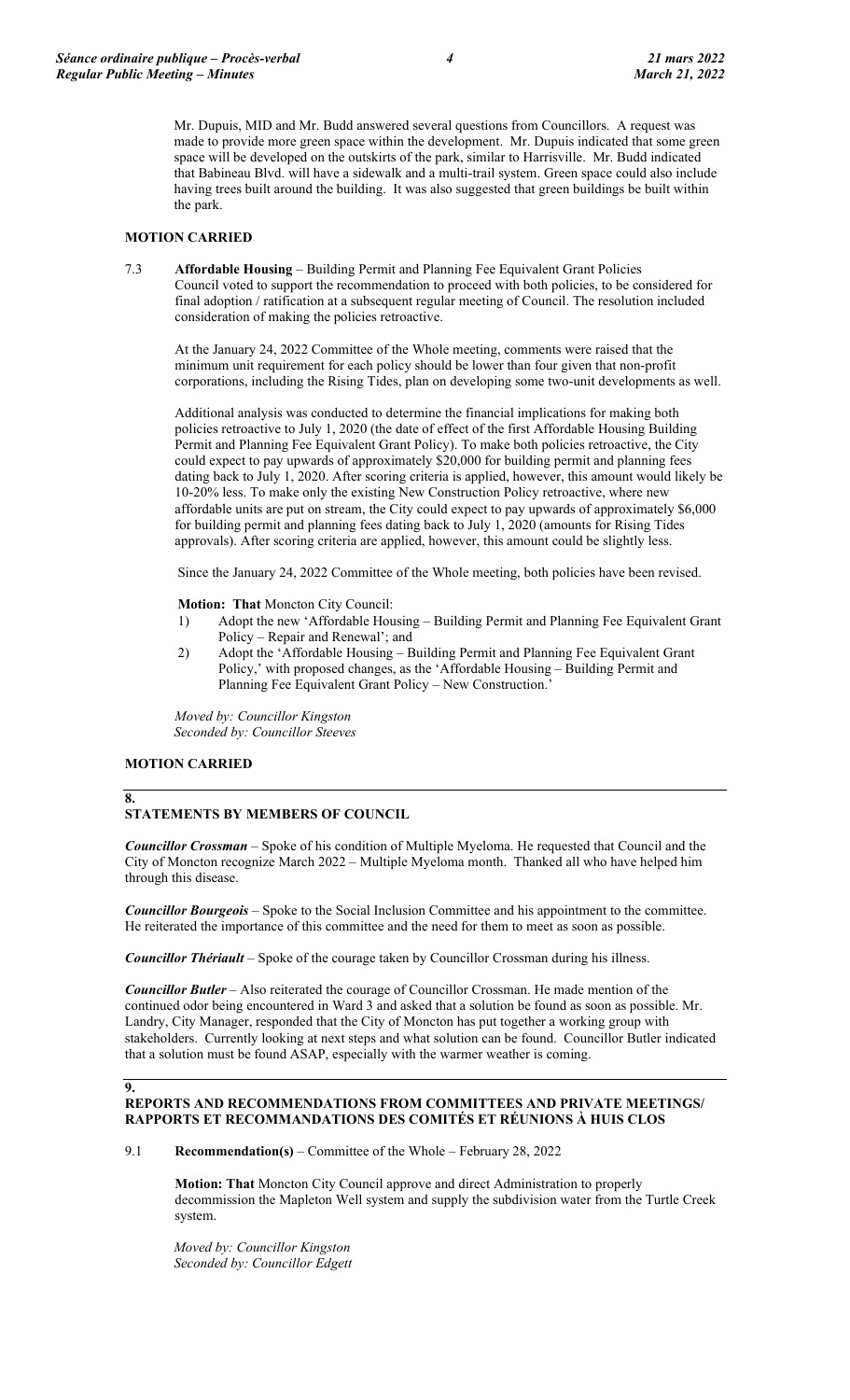## **MOTION CARRIED**

Ms. Rifaat provided, via a PowerPoint presentation, an overview of the motion before Council concerning the adoption of By-Law T-322.

Proposed Traffic and Parking Control Device Policy:

- City Manager / delegate authorized to install Traffic Control or Parking Control Device.
- Process based on Policy
- Inventory
- By-Law Enforcement
- Snow Winter Parking ban: midnight to 7 AM December 1 to April 15
- Change Residential Parking Permits to be a Licensing By-Law
	- Maintain existing:
		- o Permit area
		- o Fees o Process
		- Fines / Penalties same
- 
- Installation of Traffic Control Devices based on Transportation Association of Canada (TAC)
- Parking control devices changes / installations:
- **Operational**
- Resident Concerns

The plan is to separate the residential parking permit regulations into a separate licensing by-law. For now, would maintain the existing permit area, fees, process, and fines and penalties.

Communications with citizens:

- Notify residents within 50 m of changes prior to installation.
- Advise Council:
	- o Ward Councillors, Councillors-at-Large, and Mayor copied on notifications.
	- o Biannual summary presentation of all recent and proposed changes.
- GIS Inventory of Traffic and Parking Control Devices

**Motion: That** Moncton City Council authorize Administration to bring proposed By-Law T-322, a By-Law respecting the regulation of traffic and parking in the City of Moncton, and proposed By-Law L-722, a By-Law respecting the parking permits for residential areas in the City of Moncton, to a future Regular Public Council Meeting for adoption.

And that Moncton City Council adopt the Traffic Control and Parking Device Policy, subject to and effective as of the date of adoption of By-Law T-322.

*Moved by: Deputy Mayor Léger Seconded by: Councillor Thériault*

Councillor Bourgeois expressed his concern that should a councillor, or Council, not agree with a decision from administration for an amendment to the by-law, that there will be mechanism for Council to interject.

# **MOTION CARRIED**

*Nay:* 

*Councillor Bourgeois Councillor Butler*

#### **Motion:**

Council passed the following motion at the February 28, 2022 Committee of the Whole meeting:

That with respect to the redistribution of Federal Electoral Districts in New Brunswick, Administration be directed to prepare a submission to the Federal Electoral Boundaries Commission requesting that the City of Moncton have its own representation by a member of parliament which would not include Dieppe and Riverview.

The motion for consideration at the Public Council meeting on March 21, 2022:

That Moncton City Council approve the attached letter which will be sent to the Federal Electoral Boundaries Commission.

*Moved by: Councillor Butler Seconded by: Councillor LeBlanc*

#### **MOTION CARRIED**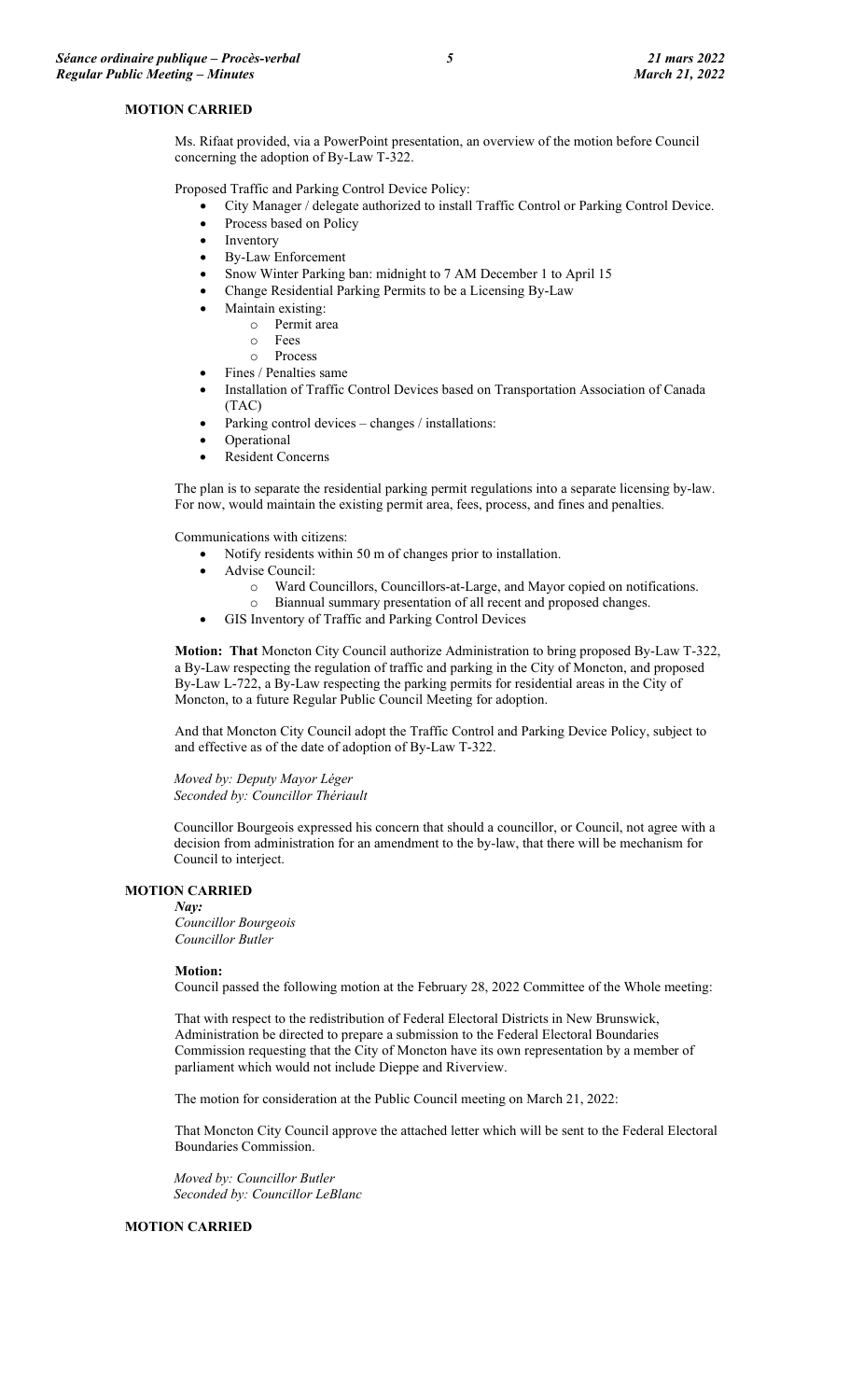### 9.2 **Recommendations(s)** – Private Session – March 14, 2022

Ms. Tucker, Leisure Services, provided a brief background on the project with the assistance of a Power Point.

Project funding :

- 2.4 M\$ Project Budget
- \$750,000 City contribution
- \$450,000 RDC
- \$400,000 Gas Tax Fund
- Various funds confirmed by private donors
- Fundraising plan (\$662,500

**Motion: That** Moncton City Council approve the License Agreement, Reciprocal agreement and the Memorandum of Understanding with Early Education and Childhood Development and District scolaire francophone Sud, as well as the Promissory Note with the L'Odyssée Field Committee to permit the development of the Turf Field at École L'Odyssée, and that the Mayor and City Clerk be authorized to execute all necessary documents and to affix the Corporate Seal thereto.

*Moved by: Councillor Richard Seconded by: Councillor Edgett*

## **MOTION CARRIED**

**Motion: That** Moncton City Council support in principle the use of Section 131 of the Community Planning Act to enter into an agreement with the developer at 2121 Mountain Road and the developer on Highlandview Road to ensure the delivery of affordable housing units as per the CMHC Construction Financing Initiative, and that Council direct Administration to include such an agreement as a condition to the height variance applications for these projects being made to the Planning Advisory Committee.

*Moved by: Councillor Kingston Seconded by: Councillor Butler*

#### **MOTION CARRIED**

*Nay : Councillor Bourgeois*

Mr. Richard, Director of Engineering, provided a background of the item with the assistance of a PowerPoint.

Impact on Parking :

| <b>Stationnement Capitol Parking Lot</b> |                                                                             |                                                                            |  |  |  |
|------------------------------------------|-----------------------------------------------------------------------------|----------------------------------------------------------------------------|--|--|--|
|                                          | <b>City Parking Spaces /</b><br><b>Places de stationnement</b><br>municipal | <b>Private Parking Spaces /</b><br><b>Places de stationnement</b><br>privé |  |  |  |
| <b>Current/courant:</b>                  | 45                                                                          | 72                                                                         |  |  |  |
| After project/après le projet : 23       |                                                                             |                                                                            |  |  |  |

Proposed schedule for the project:

- Reopen Seymour Street: Summer 2022
- Galco Development: Sept 2022 Jan 2024
- Seymour Street reconstruction project: Summer 2024

**Motion : That** Moncton City Council direct Administration to proceed with reopening Seymour Street as a through street, operating as a one-way westbound street, and

**That** Administration be directed to amend the terms of the Amendment to the Option to Purchase Agreement dated July 23, 2021 between the City and Galco Atlantic Investments Network Inc. To provide a six (6) month extension for Galco's development obligations, and that the Mayor and City Clerk be authorized to execute all necessary documents and to affix the Corporate Seal of the City of Moncton thereto.

*Moved by: Deputy Mayor Léger Seconded by: Councillor Thériault*

Deputy Mayor Léger expressed his concern with not providing adequate time for the Capitol Theatre to discuss the situation with their Board. Mr. Richard and Ms. Aucoin indicated that the Capitol Theatre has been consulted and will continue to be kept in the loop of the work being proposed.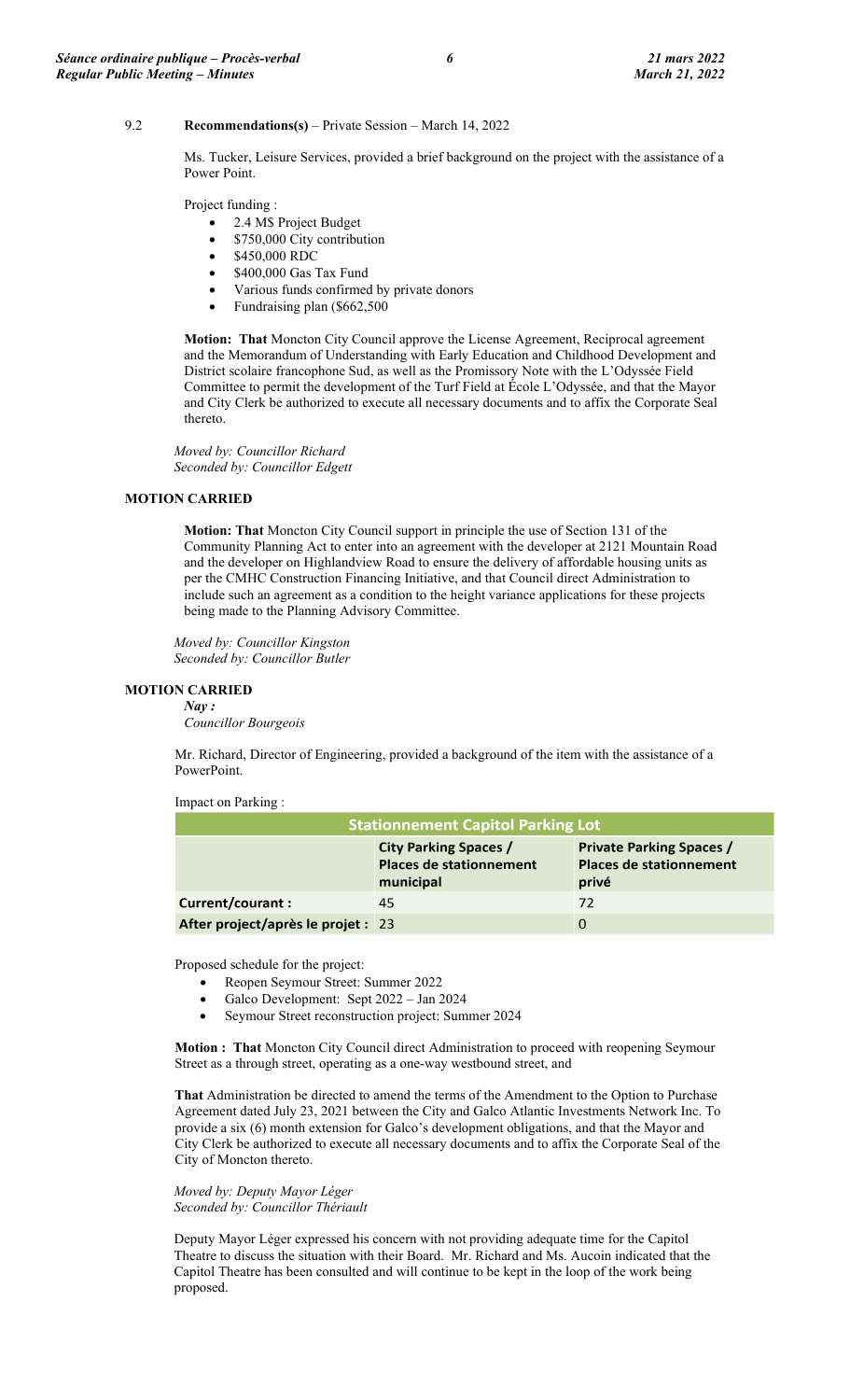#### **Motion: That** the item be postponed

*Moved by: Councillor Richard Seconded by: Deputy Mayor Léger*

#### **MOTION DEFEATED**

# *Nay:*

*Mayor Arnold Councillor Kingston Councillor Edgett Councillor LeBlanc Councillor Thériault Councillor Crossman*

Councillor Butler suggested that there be no parking behind the Capitol Theatre.

Councillor Edgett, Capitol Theatre Board appointee for the City of Moncton, advised Council that the Board of Directors for the Capitol seems comfortable with the decision. They (Capitol Theatre) do realize that all parties will be affected.

**Motion: That** the motion be divide

*Moved by: Councillor Bourgeois Seconded by: Deputy Mayor Léger*

#### **MOTION CARRIED**

*Nay: Councillor Edgett Councillor Thériault Councillor Crossman*

**Motion: That** Moncton City Council direct Administration to proceed with reopening Seymour Street as a through street, operating as a one-way westbound street, and

*Moved by: Councillor Crossman Seconded by: Councilor Kingston*

## **MOTION CARRIED**

*Nay: Councillor Richard*

That Administration be directed to amend the terms of the Amendment to the Option to Purchase Agreement dated July 23, 2021 between the City and Galco Atlantic Investments Network Inc. To provide a six (6) month extension for Galco's development obligations, and that the Mayor and City Clerk be authorized to execute all necessary documents and to affix the Corporate Seal of the City of Moncton thereto.

*Moved by: Councillor Thériault Seconded by: Councillor LeBlanc*

#### **MOTION CARRIED** *Nay:*

*Councillor Bourgeois*

Ms. Middleton, Financial Analyst, provided a background of the item with the assistance of a PowerPoint.

Program Goals:

- Activity, vibrancy and density in the downtown
- Decrease in surface parking
- Development of vacant, underutilized and heritage properties
- Enhanced construction activity in the Downtown Core

Proposed solutions :

- Do a one-time, permanent adjustment to the grant rates that would be equal to:
	- $\degree$  85% of the 2022 residential tax rate of \$1.5472 per \$100 of assessment  $\degree$  85% of the 2022 non-residential tax rate of \$1.23208 per \$100 of assess
	- 85% of the 2022 non-residential tax rate of \$1.23208 per \$100 of assessment

Benefits of the proposal :

- Allows enough buffer in case tax rates do decrease further
- Developers will know project payout won't change due to tax and/or grant rate changes<br>• Ensures the program is able to fund itself
- Ensures the program is able to fund itself
- Easier for the City to communicate grant payout models to developers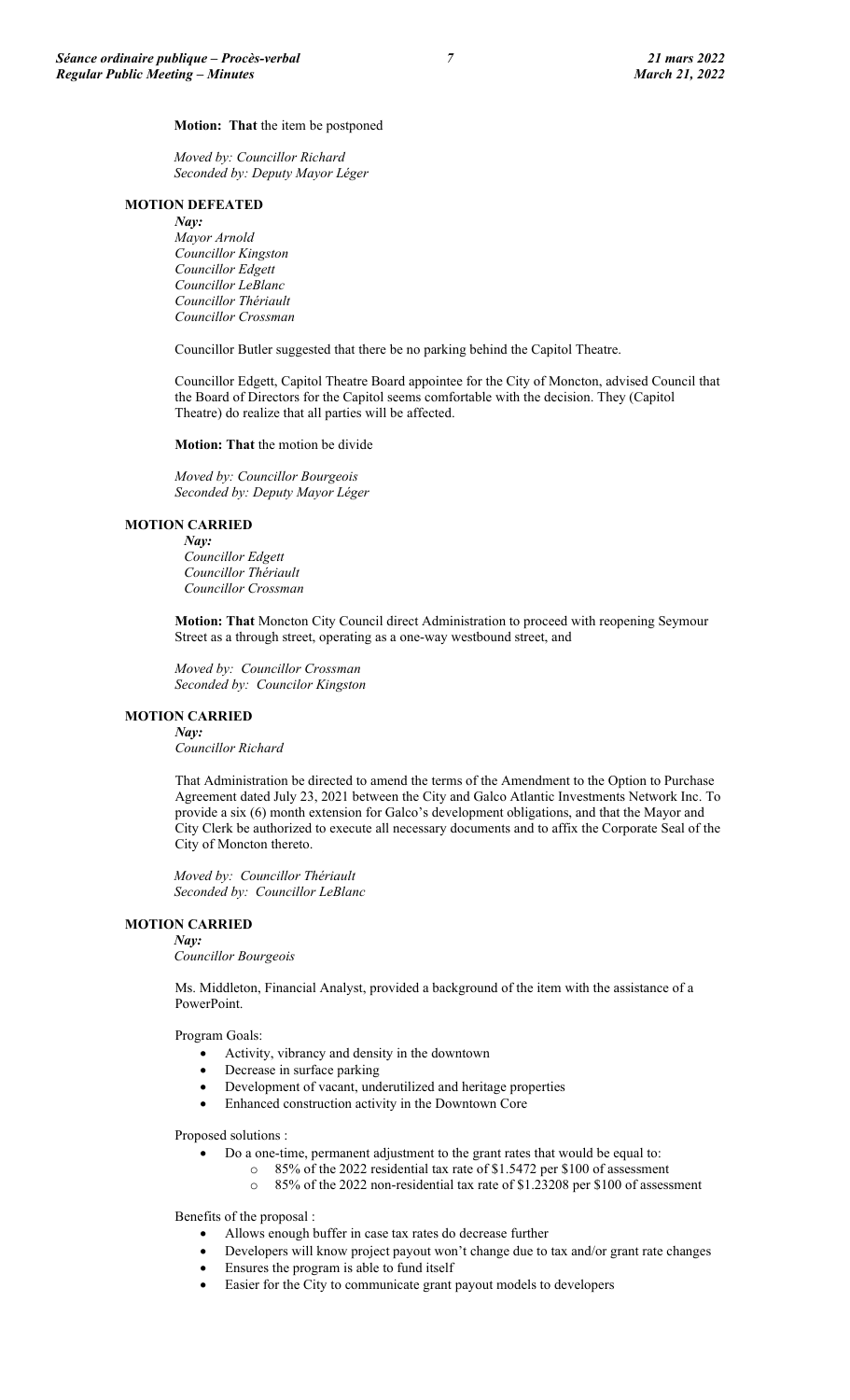# The City would not have to revisit the grant rate annually **Motion: That** Moncton City Council approve:

- 1) An adjustment to the Downtown Core Community Improvement Plan and Designated Heritage Properties Financial Incentive Program grant rates as follows:
	- 5-year grant rates:

|                                   | Year  | Year  | Year<br>Year |       | Year  |  |
|-----------------------------------|-------|-------|--------------|-------|-------|--|
|                                   |       |       |              |       |       |  |
| <b>Grant Rate Non-residential</b> | 0.018 | 0.016 | 0.012        | 0.008 | 0.004 |  |
| <b>Grant Rate Residential</b>     | 0.012 | 0.011 | 0.008        | 0.005 | 0.003 |  |

## 2) 10-year grant rates:

|                                   | Year  | Year  | Year  | Year  | Year  | Year  | Year  | Year  | Year  | Year  |
|-----------------------------------|-------|-------|-------|-------|-------|-------|-------|-------|-------|-------|
|                                   |       |       |       |       |       |       |       |       |       |       |
| <b>Grant Rate Non-Residential</b> | 0.018 | 0.016 | 0.014 | 0.013 | 0.011 | 0.009 | 0.007 | 0.005 | 0.004 | 0.002 |
| <b>Grant Rate Residential</b>     | 0.012 | 0.011 | 0.010 | 0.008 | 0.007 | 0.006 | 0.005 | 0.004 | 0.002 | 0.001 |

3) Approve an adjustment to the Downtown Business Improvement Area and Central Business District Zone Financial Incentive Program grant rates as follows:

• 3-year grant rates:

|                                   | Year  | Year  | Year  |
|-----------------------------------|-------|-------|-------|
|                                   |       |       |       |
| <b>Grant Rate Non-residential</b> | 0.018 | 0.016 | 0.014 |
| <b>Grant Rate Residential</b>     | በ በ12 | 0.011 | 0.010 |

• 5-year grant rates:

|                                   | Year<br>Year |       | Year  | Year  | Year    |
|-----------------------------------|--------------|-------|-------|-------|---------|
|                                   |              |       |       |       |         |
| <b>Grant Rate Non-residential</b> | 0.018        | 0.016 | 0.014 | 0.013 | $0.011$ |
| <b>Grant Rate Residential</b>     | 0.012        | 0.011 | 0.010 | 0.008 | 0.007   |

3) Approve that this grant rate change not apply to any project that Council has previously approved.

*Moved by: Councillor Edgett Seconded by: Councillor Thériault*

## **MOTION CARRIED**

**Motion: That** Moncton City Council approve the Consent Form to assign the Grant Payment Agreement, entered into between the City of Moncton and FREDERIC PROPERTIES CORP. on May 11, 2021, from FREDERIC PROPERTIES CORP. to 731992 N.B. Inc.; and that the Mayor and City Clerk be authorized to sign the Consent Form and affix the Corporate Seal of the City of Moncton thereto.

*Moved by: Councillor Butler Seconded by: Councillor Kingston*

# **MOTION CARRIED**

## **10. REPORTS FROM ADMINISTRATION**

# 10.1 **Tender TCS21-020 –** Construction of Codiac Regional Policing Facility

Ms. Aucoin provided an overview of the tender process and construction of the Codiac Regional Policing Facility with the aid of a Power Point.

Critical milestones to date: 2013-2014

- Infrastructure Feasibility Study & Options Appraisal
- Option 1: New building on a new site
- Option 2: Refurbish and expand the existing facility
- Option 3: Build a new facility on the existing site

2016-2018

• Jurisdictional Scan and Delivery Models Assessment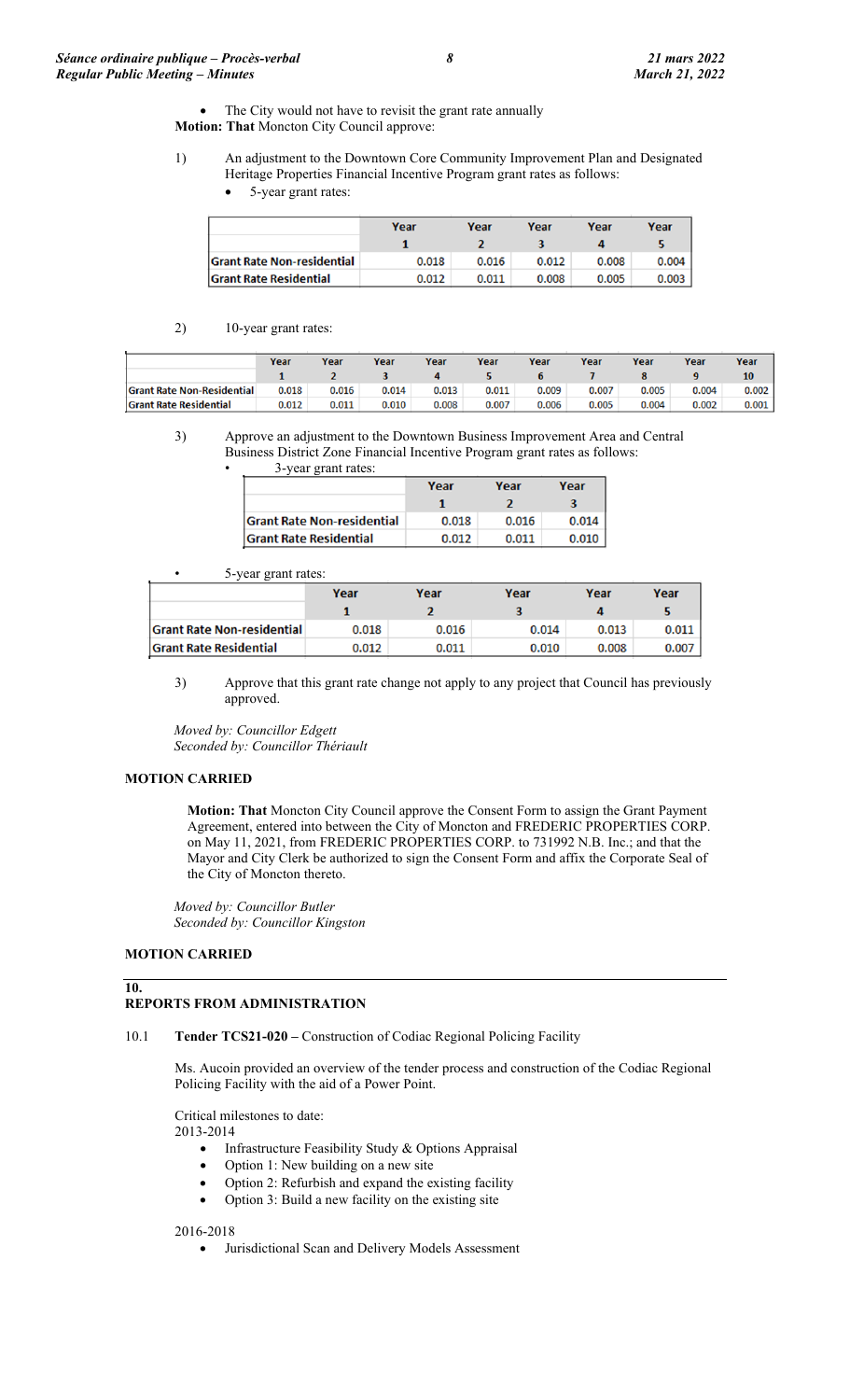2018

- Analysis of potential sites
- Environmental assessment of the Albert
- Award of project management services

2019

- Approval to purchase land on Albert St.
- Award of architectural design and construction administration
- Ratification of cost-sharing agreement between municipalities

2020

Phase  $1 -$  Site preparation work completed

2021

- Completion of design and preparation of construction documents.
- Review of Class B estimate.
- April: Update municipalities on project schedule (delays and impacts).
- April Sept. 2021: Cost reduction exercise
- Building Adaptability Study RPL
- Oct. 2021: Class A cost estimate

Oct. 18, 2021 – Council Meeting Presentation

- The need for a new facility
- The new Policing Facility Design
- Covid-19 pandemic impacts on the construction industry
- Lease agreement
- Alternate Police Service Delivery Model Analysis

The need for a new facility has been proven:

- Built 40+ years ago for single municipal force
- Aging and failing infrastructure
- Safety of employees and detainees
- Does not meet many code requirements, including post-disaster standards
- Major deficiencies with detention cells
	- Maintenance & Repairs
	- o \$1.4M since 2014

Facility Overview

- 6,680 sqm
- Built for 25 years
- 376 staff
- Built for durability to reduce maintenance

Green Building Components

- LEED Silver design
- Energy efficient
- 100KW solar PV system
- Green roof
- EV charging stations
- Water use reduction
- Healthy interior environment (daylight, interior plants, low-emitting product)
- Construction waste diversion
- Enhanced Commissioning

Alternative Police Services Delivery Model Analysis

- Typically, space needs per person are greater in independent policing organizations.
- The current design could reasonably be adapted for use in the short term but would likely
	- not meet long-term staff growth needs.
- Some interior reconfiguration may be necessary.
- The building could be expanded to the west to accommodate if required in future.

Tendering Process

- Tender issued on December 19, 2021.
- Tender closed on March 4, 2022.
- Five (5) compliant tender submissions were received.
- Pomerleau Inc. submitted the lowest bid price of \$46,965,511.25 (including H.S.T. @ 15%).

Bidder Requirements

- Ability to receive bonding
	- Proof of similar/identical work within the last seven (7) years by key personnel o LEED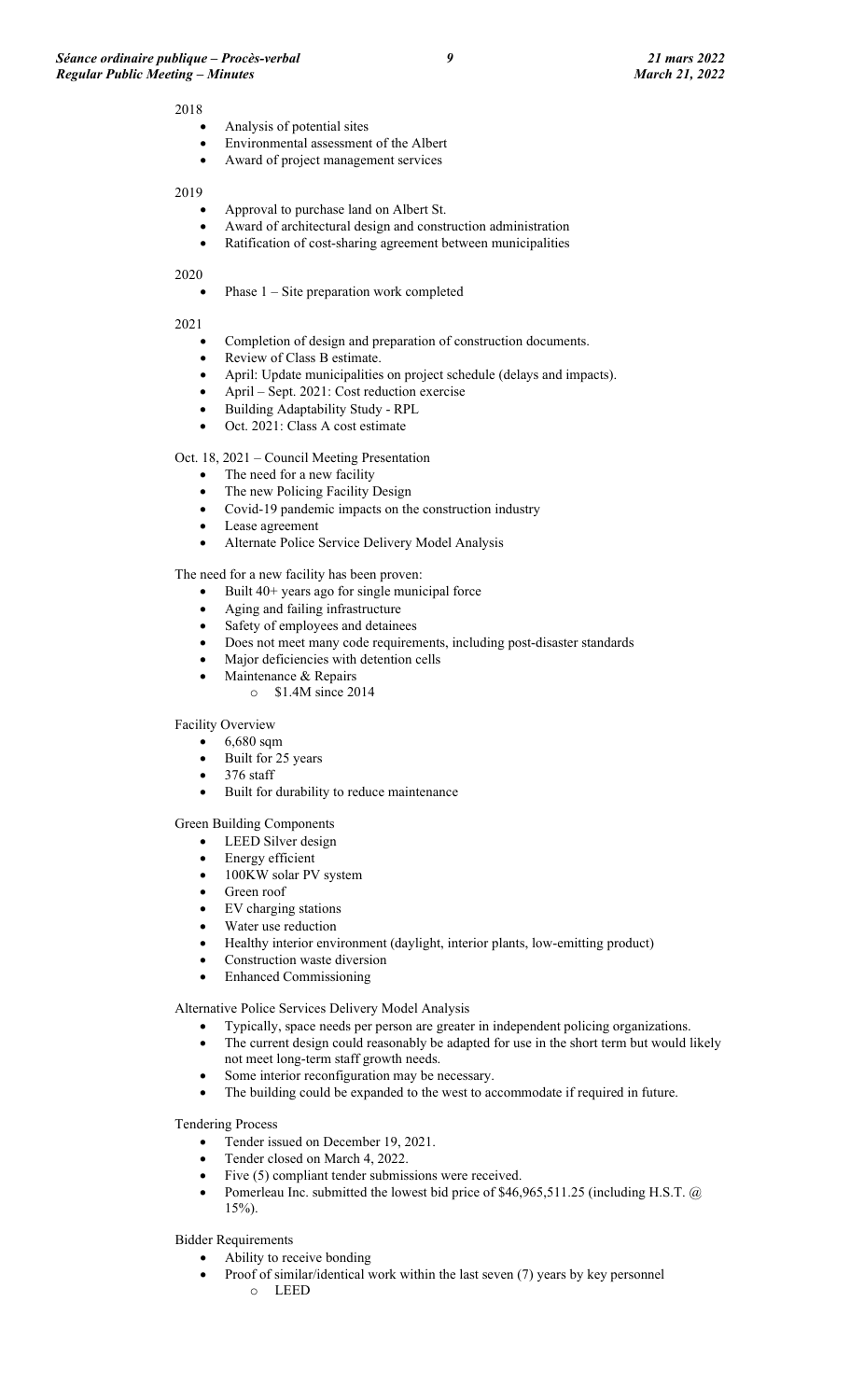- o Built to post-disaster construction standards
- o Construction value of projects referenced in close proximity or greater
- o Past buildings be of specialized nature (hospital, policing facility, detention centre, etc)
- Ability to meet Project's Insurance Requirements
- Certificate of Recognition from NB Construction Association
- Letter of Good Standing from WorkSafeNB

| Budget Item/<br>Élément du budget        | <b>Pre-Tender Cost Estimate Based on</b><br>Class A - Oct 2021/<br>Estimation des coûts préalables à<br>l'appel d'offres : type $A -$<br>octobre 2021 | Updated budget based on bid<br>results/Budget actualisé d'après les<br>résultats de l'appel d'offres |
|------------------------------------------|-------------------------------------------------------------------------------------------------------------------------------------------------------|------------------------------------------------------------------------------------------------------|
| Professional Services Fees/              | 4 880 179.00                                                                                                                                          | 5 324 283.00                                                                                         |
| Coûts de services professionnels         |                                                                                                                                                       |                                                                                                      |
| <b>Facility Construction/</b>            | 41 288 402.00                                                                                                                                         | 40 839 575.00                                                                                        |
| Construction de l'édifice                |                                                                                                                                                       |                                                                                                      |
| Other Costs (furniture and fixtures, IT  | 8703239.00                                                                                                                                            | 8702841.00                                                                                           |
| equipment, security equipment, soft      |                                                                                                                                                       |                                                                                                      |
| costs, contingency allowance)/Divers     |                                                                                                                                                       |                                                                                                      |
| coûts (mobilier, accessoires, équipement |                                                                                                                                                       |                                                                                                      |
| informatique, système de sécurité, coûts |                                                                                                                                                       |                                                                                                      |
| accessoires et provision pour imprévus)  |                                                                                                                                                       |                                                                                                      |
| HST=4.286%                               | 2 351 806.21                                                                                                                                          | 2 310 611.00                                                                                         |
| TVH de 4,286 %                           |                                                                                                                                                       |                                                                                                      |
| Total Project Cost/Coût total du projet  | 57 223 626.21                                                                                                                                         | 57 177 310.00                                                                                        |

**Motion: That** Moncton City Council approve Administration's recommendation to award Tender #TCS21-020 – Construction of Codiac Regional Policing Facility, to the lowest Bidder meeting all Terms and Conditions, Specifications and Requirements detailed in the Tender document, being Pomerleau Inc., for the Total Tendered Price of \$46,965,511.25, including H.S.T. @ 15%, and that the Mayor and City Clerk be authorized to affix the Corporate Seal to all subsequent contract documents.

#### *Moved by: Deputy Mayor Léger Seconded by: Councillor Edgett*

Councillor Butler expressed his concerns with the number of officers patrolling the streets of greater Moncton and the size of the building. It is his opinion; the building is not big enough to accommodate future growth.

In response to a question from Councillor Crossman, Mr. Doucet indicated that the cost of RCMP downtown location, being proposed to be opened in the next few months, would be \$131,000. It was noted that this cost will be absorbed within the CRPA budget. Councillor Crossman questioned why the City is not utilizing satellite offices throughout the City.

In response to a question from Councillor Bourgeois, Mr. Robinson advise that several safeguards have been put in place to mitigate any increase costs. It was also noted that over \$2M are being allocated in contingencies.

## **MOTION CARRIED**

*Nay : Councillor Butler Councillor Bourgeois Councillor Crossman Councillor Richard*

#### **11. READING OF BY-LAWS**

11.1 **A By-Law** in Amendment of a By-Law Relating to the Adoption of the City of Moncton Municipal Plan, being By-Law Z-113.32 – 172 Butler – *First Reading – Pending approval of item 7.1*

*Item 7.1 Not approved*

11.2 **A By-Law** in Amendment of the City of Moncton Zoning By-Law, being By-Law Z-222.1 – 172 Butler – *First Reading – Pending approval of item 7.1*

*Item 7.1 Not approved*

11.3 **A By-Law** in Amendment of a By-Law Relating to the Adoption of the City of Moncton Municipal Plan, being By-Law Z-113.33 – MID – *First Reading* – *Pending approval of item 7.2*